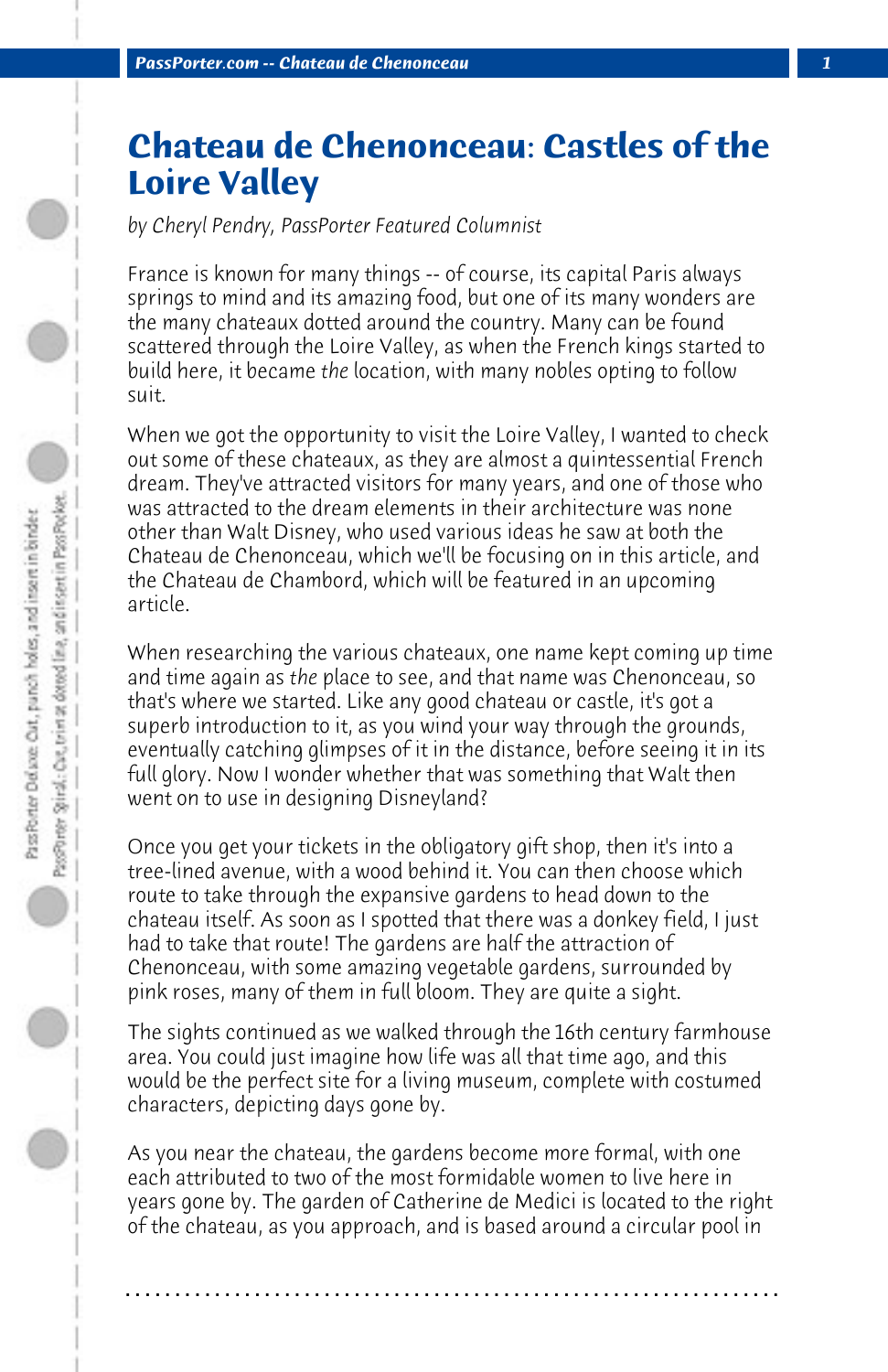the middle. It's full of classically designed flowerbeds, all laid out in brilliant pinks, surrounded by lavender bushes, and complemented by perfectly shaped shrubs and small trees.

To the left of the chateau is Diane de Poitiers' contribution to Chenonceau, and although again following a classic and symmetrical design, this is across different levels. Each edge of the garden is bordered by retaining walls and terraces, giving it a very different feel than Catherine's garden. White roses creep up these walls, while the central decoration is based on triangles of grass, with what looks like circles of lighter green in the middle. It gives it a flowing feel that you don't find in the other garden. Both gardens must be a maintenance nightmare, with planting taking place twice each year, and something like 40,000 plants grown on the estate each year.

The gardens form a wonderful entrance to the chateau, a beautiful piece of architecture, although sadly it was undergoing a massive renovation when we visited, which does take away from some of its splendour. Of course, it's essential that this is done to ensure the future of the chateau, and they've done their best to minimise disappointment, with hoardings showing how the chateau would have looked. Despite that, we couldn't help but think that we'd rather have seen it once work was completed.

However, the exterior of the chateau is only part of the story, and there's no disruption once you get inside, with plenty to see. We opted to pay a little extra for the video iPod tour, and this proved to be invaluable, taking us on a 45-minute guided tour. They gave us so much information, and unlike some places you visit, the narration was just the right length in almost every room.

It would be impossible to cover every single room here, as there were so many. This truly was a place fit for a king or queen, with the number of rooms to match. The highlight of the tour for many, myself included, was the gallery that stretches over the River Cher, which runs through the property. It was added on by Catherine de Medici, and has some spectacular views over both the river and the formal gardens. It's remarkably simple in design, but that's part of what makes it so eye catching, with a white and black diamond tiling pattern on the floor, white marble walls, and a simple dark timber ceiling.

It's on the second floor of the chateau that we came to what was my favourite room of all. It's an unusual room, as it's sombre, not something you usually expect to find. Louise of Lorraine's bedroom is completed decorated in black, with white designs on the walls, and is a complete contrast to the rest of the chateau. After her husband, King Henri III

**. . . . . . . . . . . . . . . . . . . . . . . . . . . . . . . . . . . . . . . . . . . . . . . . . . . . . . . . . . . . . . . . . .**